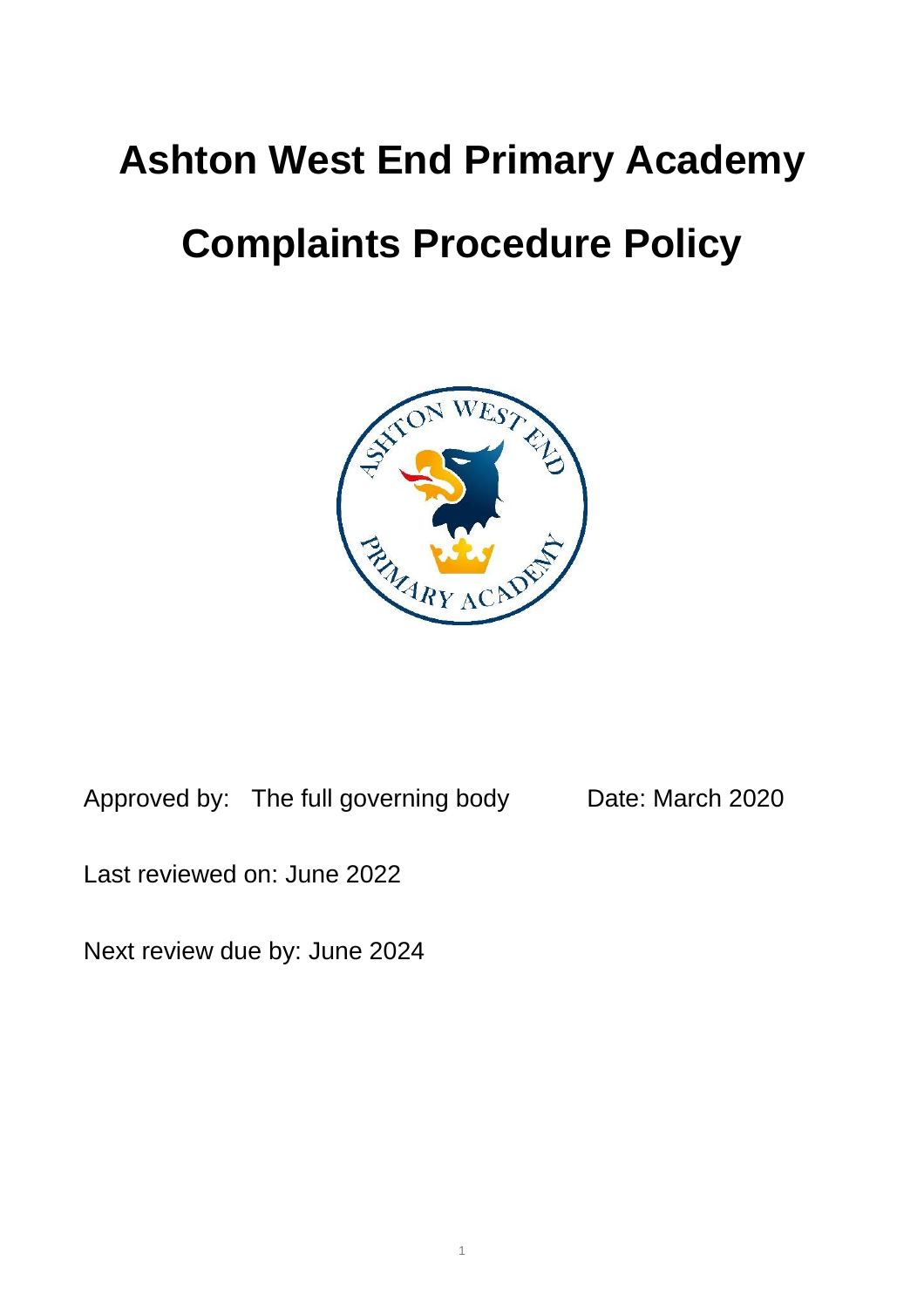# **1. Aims**

Our school aims to meet its statutory obligations when responding to complaints from parents of pupils at the school, and others.

When responding to complaints, we aim to:

- $\geq$  Be impartial and non-adversarial
- Facilitate a full and fair investigation by an independent person or panel, where necessary
- Address all the points at issue and provide an effective and prompt response
- Respect complainants' desire for confidentiality
- $\sum$  Treat complainants with respect and courtesy
- Ensure that any decisions we make are lawful, rational, reasonable, fair and proportionate, in line with the principles of administrative law
- Keep complainants informed of the progress of the complaints process
- Consider how the complaint can feed into school improvement evaluation processes

We try to resolve concerns or complaints by informal means wherever possible. Where this is not possible, formal procedures will be followed.

The school will aim to give the complainant the opportunity to complete the complaints procedure in full.

To support this, we will ensure we publicise the existence of this policy and make it available on the school website.

Throughout the process, we will be sensitive to the needs of all parties involved, and make any reasonable adjustments needed to accommodate individuals.

# **2. Legislation and guidance**

This document meets the requirements set out in part 7 of the schedule to the Education (Independent [School Standards\) Regulations 2014,](http://www.legislation.gov.uk/uksi/2014/3283/schedule/made) which states that we must have and make available a written procedure to deal with complaints from parents of pupils at the school.

It is also based on guidance published by the Education and Skills Funding Agency (ESFA) o[n creating a](https://www.gov.uk/government/publications/setting-up-an-academies-complaints-procedure)  [complaints procedure that complies with the above regulations,](https://www.gov.uk/government/publications/setting-up-an-academies-complaints-procedure) and refers t[o good practice guidance on](https://www.gov.uk/government/publications/school-complaints-procedures)  [setting up complaints procedures](https://www.gov.uk/government/publications/school-complaints-procedures) from the Department for Education (DfE).

This policy complies with our funding agreement and articles of association.

In addition, it addresses duties set out in the [Early Years Foundation Stage statutory framework](https://www.gov.uk/government/publications/early-years-foundation-stage-framework--2) with regards to dealing with complaints about the school's fulfilment of Early Years Foundation Stage requirements.

#### **3. Definitions and scope**

#### **3.1 Definitions**

The DfE guidance explains the difference between a concern and a complaint:

A **concern** is defined as "an expression of worry or doubt over an issue considered to be important for which reassurances are sought". The school will resolve concerns through day-to-day communication as far as possible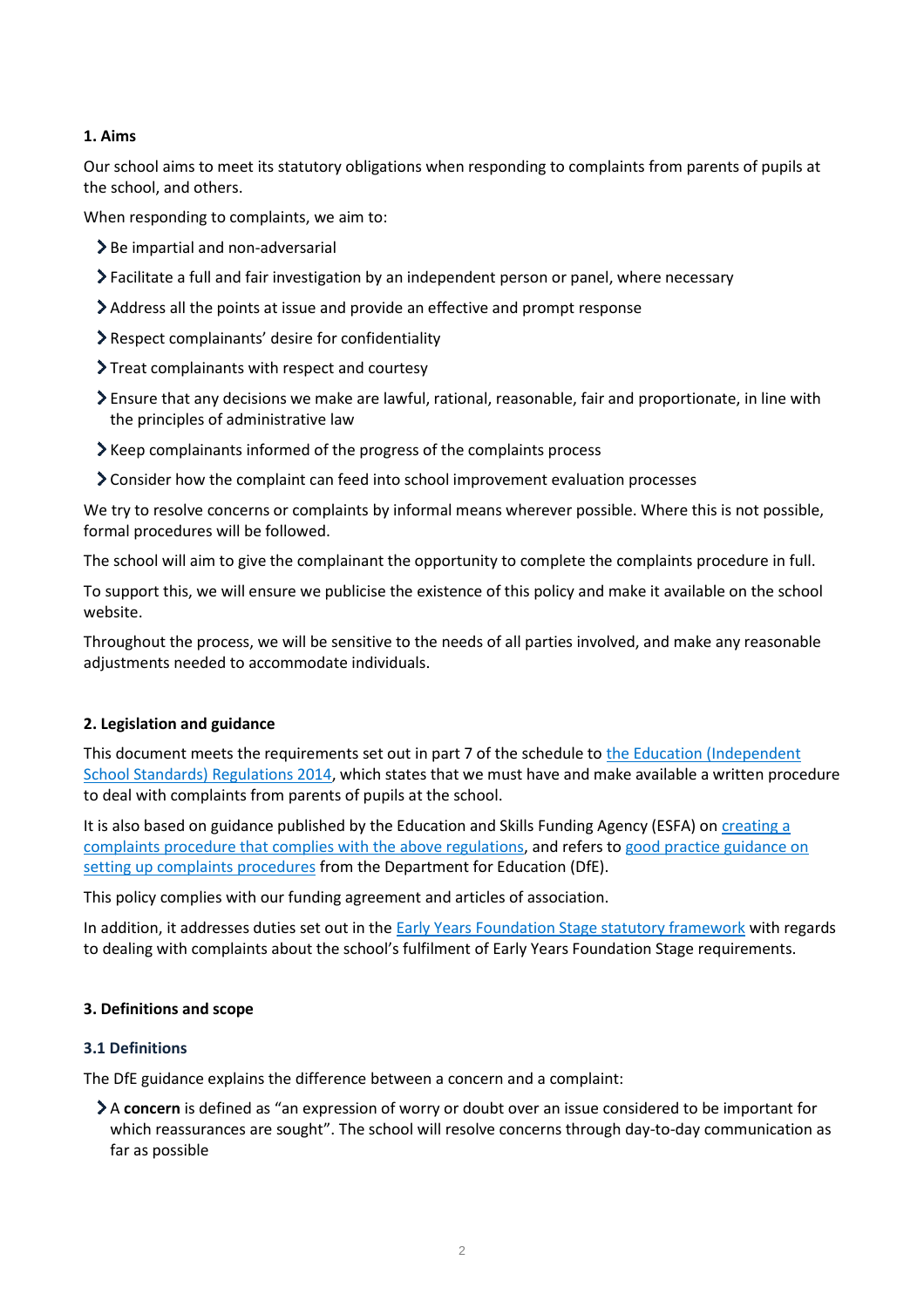A **complaint** is defined as "an expression of dissatisfaction however made, about actions taken or a lack of action"

# **3.2 Scope**

The school intends to resolve complaints informally where possible, at the earliest possible stage.

There may be occasions when complainants would like to raise their concerns formally. This policy outlines the procedure relating to handling such complaints.

This policy does **not** cover complaints procedures relating to:

- > Admissions
- Statutory assessments of special educational needs (SEN)
- > Safeguarding matters
- > Exclusion
- Whistle-blowing
- > Staff grievances
- > Staff discipline

Please see our separate policies for procedures relating to these types of complaint.

Arrangements for handling complaints from parents of children with special educational needs (SEN) about the school's support are within the scope of this policy. Such complaints should first be made to the class teacher and then to the Principal; they will then be referred to this complaints policy. Our SEND Policy includes information about the rights of parents of pupils with disabilities who believe that our school has discriminated against their child.

Complaints about services provided by other providers who use school premises or facilities should be directed to the provider concerned.

#### **4. Roles and responsibilities**

#### **4.1 The complainant**

The complainant will get a more effective and timely response to their complaint if they:

- Follow these procedures
- Co-operate with the school throughout the process, and respond to deadlines and communication promptly
- > Treat all those involved with respect
- Not publish details about the complaint on social media

#### **4.2 The investigator**

An individual will be appointed to look into the complaint and establish the facts. They will:

- Interview all relevant parties, keeping notes
- Consider records and any written evidence and keep these securely
- Prepare a comprehensive report to the headteacher or complaints committee which includes the facts and potential solutions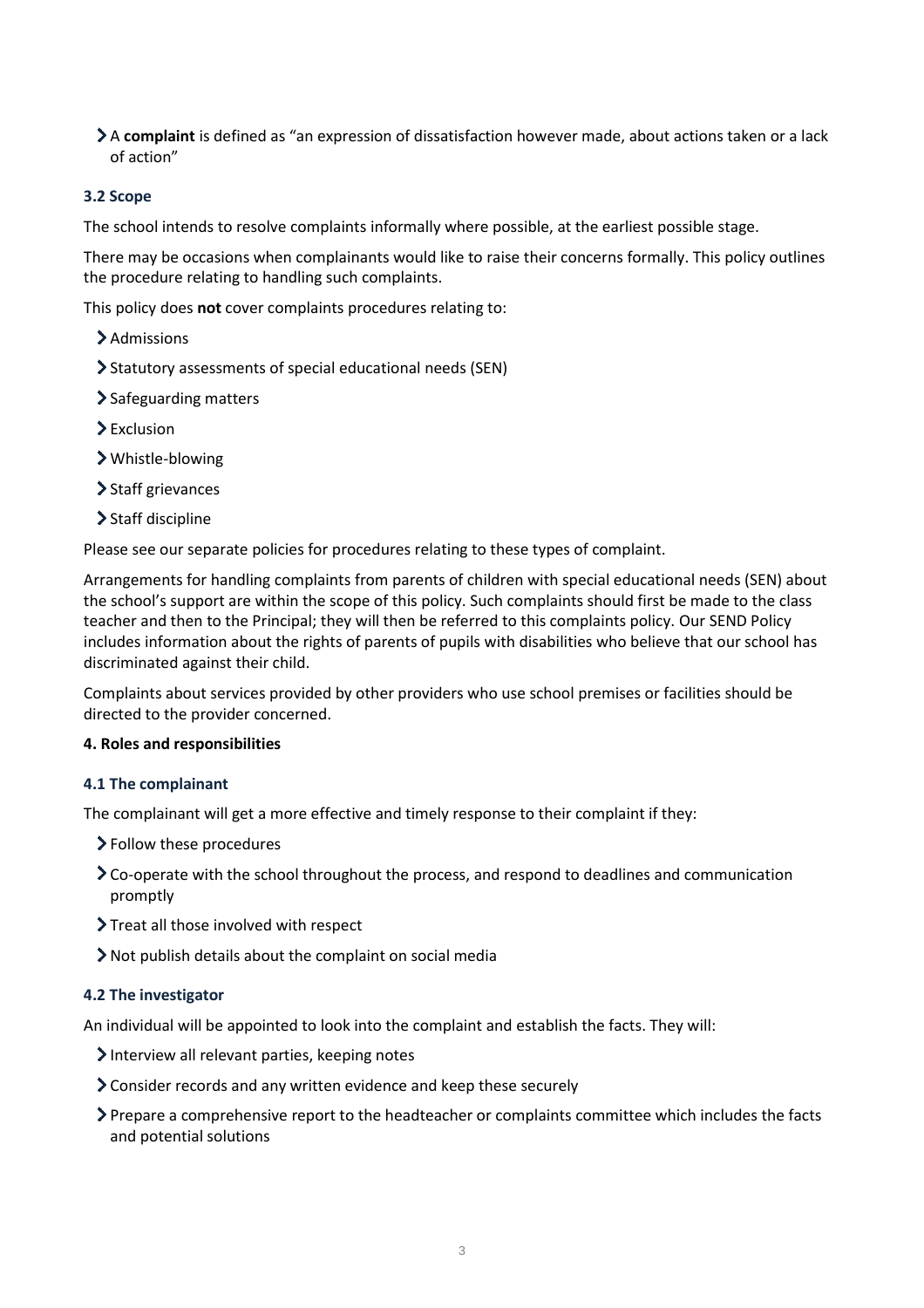# **4.3 Clerk to the governing board**

The clerk will:

- Be the contact point for the complainant and the complaints committee, including circulating the relevant papers and evidence before complaints committee meetings
- Arrange the complaints hearing
- Record and circulate the minutes and outcome of the hearing

# **4.4 Committee chair**

The committee chair will:

- Chair the meeting, ensuring that everyone is treated with respect throughout
- Make sure all parties see the relevant information, understand the purpose of the committee, and are allowed to present their case

# **5. Principles for investigation**

When investigating a complaint, we will try to clarify:

- What has happened
- Who was involved
- What the complainant feels would put things right

# **5.1 Time scales**

The complainant must raise the complaint within 3 months of the incident. If the complaint is about a series of related incidents, they must raise the complaint within 3 months of the last incident.

We will consider exceptions to this time frame in circumstances where there were valid reasons for not making a complaint at that time and the complaint can still be investigated in a fair manner for all involved.

When complaints are made out of term time, we will consider them to have been received on the next school day.

If at any point we cannot meet the time scales we have set out in this policy, we will:

- Set new time limits with the complainant
- $\geq$  Send the complainant details of the new deadline and explain the delay

#### **5.2 Complaints about our fulfilment of early years requirements**

We will investigate all written complaints relating to the school's fulfilment of the Early Years Foundation Stage requirements, and notify the complainant of the outcome within 28 days of receiving the complaint. The school will keep a record of the complaint (see section 10) and make this available to Ofsted on request.

Parents and carers can notify Ofsted if they believe that the school is not meeting Early Years Foundation Stage requirements, by calling 0300 123 4234 or 0300 123 4666, or by emailing [enquiries@ofsted.gov.uk.](mailto:enquiries@ofsted.gov.uk) An online contact form is also available a[t https://www.gov.uk/government/organisations/ofsted#org-contacts.](https://www.gov.uk/government/organisations/ofsted#org-contacts)

We will notify parents and carers if we become aware that the school is to be inspected by Ofsted. We will also supply a copy of the inspection report to parents and carers of children attending the setting on a regular basis.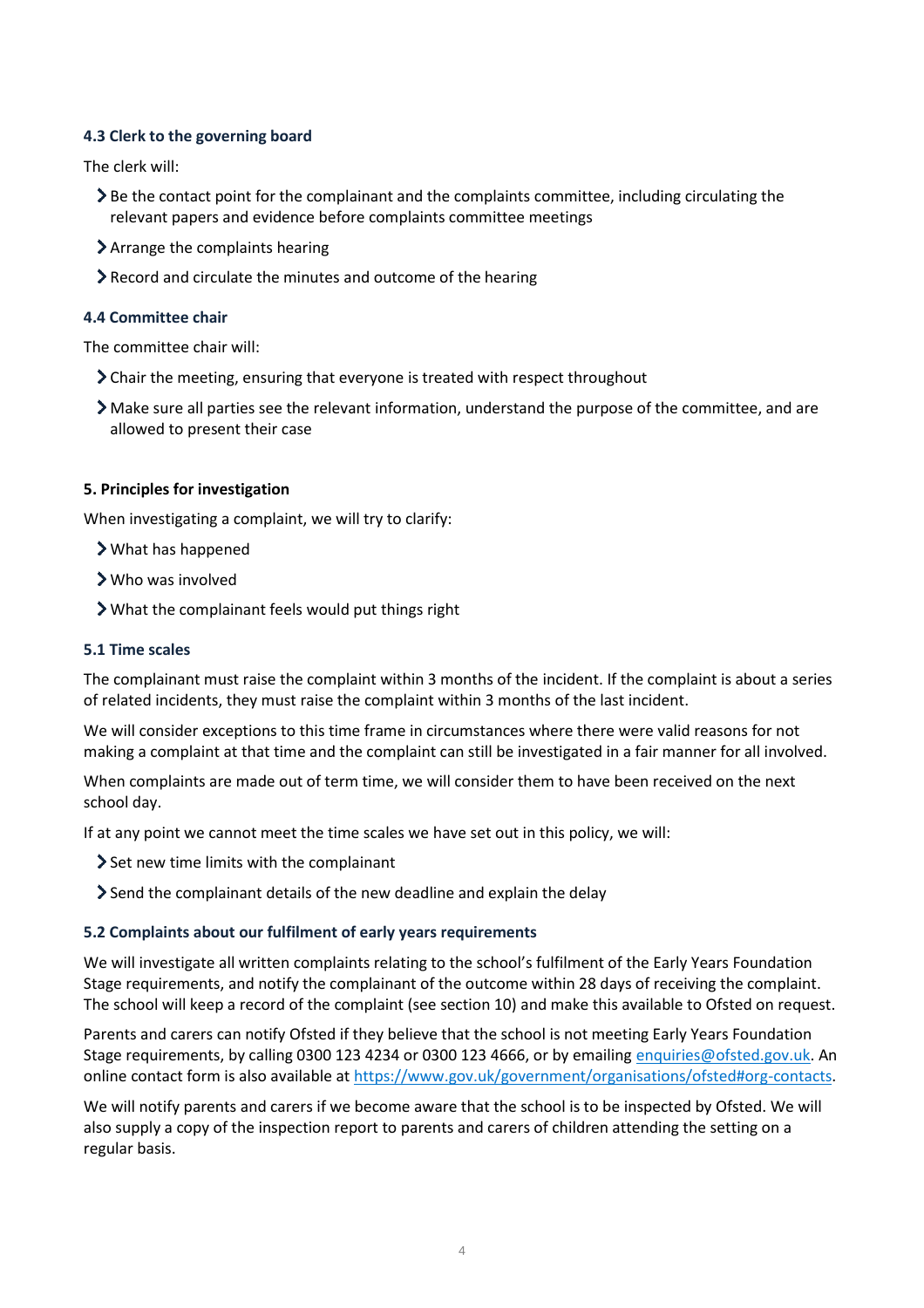# **6. Stages of complaint (not complaints against the Principal or Governors)**

# **6.1 Stage 1: informal**

The school will take informal concerns seriously and make every effort to resolve the matter quickly. It may be the case that the provision or clarification of information will resolve the issue.

The complainant should raise the complaint as soon as possible with the relevant member of staff or the Principal, either in person or by letter, telephone or email. If the complainant is unclear who to contact or how to contact them, they should contact the school office [admin@awepa.org.uk](mailto:admin@awepa.org.uk) 0161 330 4234.

The school will acknowledge informal complaints within 5 school days, and investigate and provide a response within 10 school days.

The informal stage will involve a meeting between the complainant and the class teacher, a member of the SLT or the Principal.

If the complaint is not resolved informally, it will be escalated to a formal complaint.

# **6.2 Stage 2: formal**

The formal stage involves the complainant putting the complaint to the Principal and/or the subject of the complaint:

- $\sum$  In a letter or email
- Over the phone
- > In person
- Through a third party acting on their behalf

The complainant should provide details such as relevant dates, times and the names of witnesses of events, alongside copies of any relevant documents. The complainant should also state what they feel would resolve the complaint.

If complainants need assistance raising a formal complaint, they can contact the school office [admin@awepa.org.uk](mailto:admin@awepa.org.uk) 0161 330 4234. The Principal (or other person appointed by the Principal for this purpose) will then conduct their own investigation. The written conclusion of this investigation will be sent to the complainant within 10 school days.

If the complainant is not satisfied with the response and wishes to proceed to the next stage of this procedure, they should inform the clerk to the governing board in writing within 10 school days.

#### **6.3 Stage 3: review panel**

Complaints will be escalated to the panel hearing stage if the complainant is not satisfied with the response to the complaint at the second, formal, stage.

The panel will be appointed by or on behalf of the proprietor and must consist of at least 3 people who were not directly involved in the matters detailed in the complaint. At least 1 panel member must be independent of the management and running of the school. The panel cannot be made up solely of governing board members, as they are not independent of the management and running of the school.

The panel will have access to the existing record of the complaint's progress (see section 10).

The complainant must have reasonable notice of the date of the review panel; however, the review panel reserves the right to convene at their convenience rather than that of the complainant. At the review panel meeting, the complainant and representatives from the school, as appropriate, will be present. Each will have an opportunity to set out written or oral submissions prior to the meeting.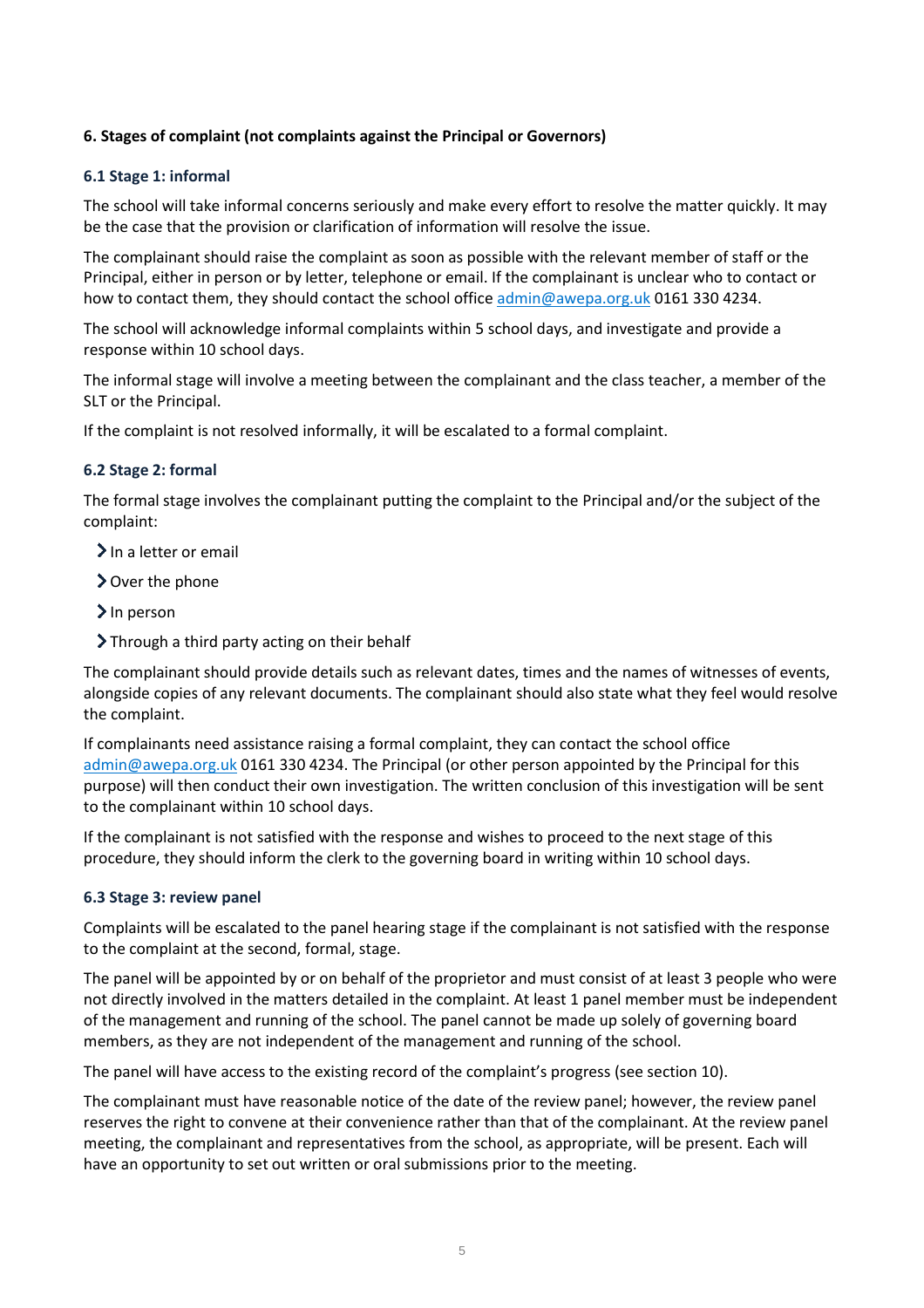The complainant must be allowed to attend the panel hearing and be accompanied if they wish.

At the meeting, each individual will have the opportunity to give statements and present their evidence, and witnesses will be called, as appropriate, to present their evidence.

The panel, the complainant and the school representative(s) will be given the chance to ask and reply to questions. Once the complainant and school representative(s) have presented their cases, they will be asked to leave and evidence will then be considered.

The panel will then put together its findings and recommendations from the case. The panel will also provide copies of the minutes of the hearing and the findings and recommendations to the complainant and, where relevant, the individual who is the subject of the complaint, and make a copy available for inspection by the proprietor and Principal.

The school will inform those involved of the decision in writing within 10 school days.

# **7. Complaints against the Principal, a governor or the governing board**

# **7.1 Stage 1: informal**

Complaints made against the Principal or any member of the governing board should be directed to the clerk to the governing board in the first instance.

If the complaint is about the Principal or one member of the governing board (including the chair or vicechair), a suitably-skilled and impartial governor will carry out the steps at stage 1 (set out in section 6 above).

# **7.2 Stage 2: formal**

If the complaint is jointly about the chair and vice-chair, the entire governing board or the majority of the governing board, an independent investigator will carry out the steps in stage 2 (set out in section 6 above). They will be appointed by the governing board and will write a formal response at the end of their investigation.

#### **7.3 Stage 3: review panel**

If the complaint is jointly about the chair and vice-chair, the entire governing board or the majority of the governing board, a committee of independent governors will hear the complaint. They will be sourced from local schools or the local authority and will carry out the steps at stage 3 (set out in section 6 above).

#### **8. Referring complaints on completion of the school's procedure**

If the complainant is unsatisfied with the outcome of the school's complaints procedure, they can refer their complaint to the ESFA. The ESFA will check whether the complaint has been dealt with properly by the school. The ESFA will not overturn a school's decision about a complaint. However, it will look into:

Whether there was undue delay, or the school did not comply with its own complaints procedure

- Whether the school was in breach of its funding agreement with the secretary of state
- Whether the school has failed to comply with any other legal obligation

If the school did not deal with the complaint properly, it will be asked to re-investigate the complaint. If the school's complaints procedure is found to not meet regulations, the school will be asked to correct its procedure accordingly.

For more information or to refer a complaint, see the following webpage: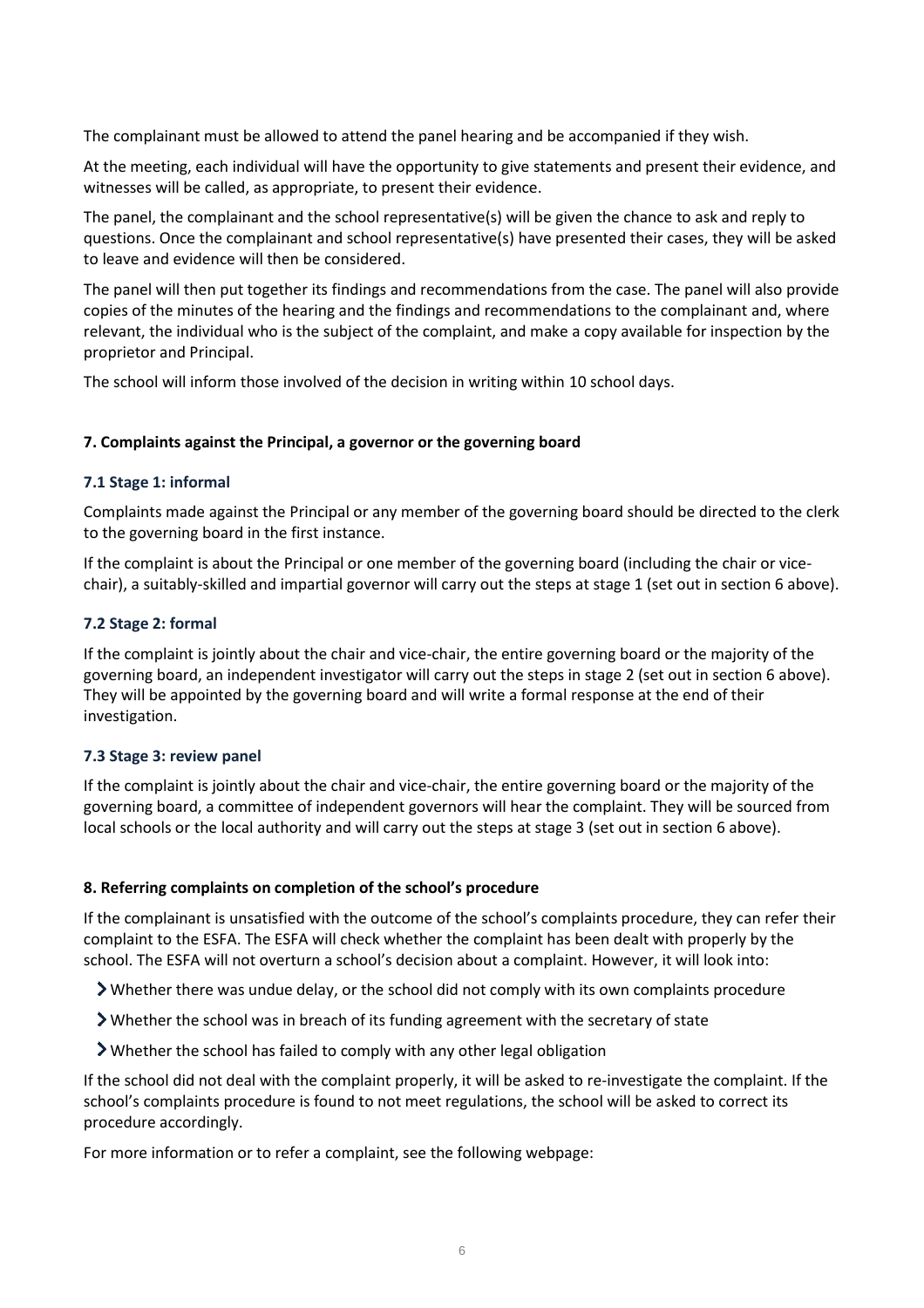### <https://www.gov.uk/complain-about-school>

We will include this information in the outcome letter to complainants.

#### **9. Persistent complaints**

#### **9.1 Unreasonably persistent complaints**

Most complaints raised will be valid, and therefore we will treat them seriously. However, a complaint may become unreasonable if the person:

- Has made the same complaint before, and it's already been resolved by following the school's complaints procedure
- Makes a complaint that is obsessive, persistent, harassing, prolific, defamatory or repetitive
- Knowingly provides false information
- Insists on pursuing a complaint that is unfounded, or out of scope of the complaints procedure
- Pursues a valid complaint, but in an unreasonable manner e.g. refuses to articulate the complaint, refused to co-operate with this complaints procedure, or insists that the complaint is dealt with in ways that are incompatible with this procedure and the time frames it sets out
- Changes the basis of the complaint as the investigation goes on
- Makes a complaint designed to cause disruption, annoyance or excessive demands on school time
- Seeks unrealistic outcomes, or a solution that lacks any serious purpose or value

#### **Steps we will take**

We will take every reasonable step to address the complainant's concerns, and give them a clear statement of our position and their options. We will maintain our role as an objective arbiter throughout the process, including when we meet with individuals. We will follow our complaints procedure as normal (as outlined above) wherever possible.

It the complainant continues to contact the school in a disruptive way, we may put communications strategies in place. We may:

- $\sum$  Give the complainant a single point of contact via an email address
- Limit the number of times the complainant can make contact, such as a fixed number per term
- Ask the complainant to engage a third party to act on their behalf, such as [Citizens Advice](https://www.citizensadvice.org.uk/)
- $\triangleright$  Put any other strategy in place as necessary

#### **Stopping responding**

We may stop responding to the complainant when all of these factors are met:

- We believe we have taken all reasonable steps to help address their concerns
- We have provided a clear statement of our position and their options
- The complainant contacts us repeatedly, and we believe their intention is to cause disruption or inconvenience

Where we stop responding, we will inform the individual that we intend to do so. We will also explain that we will still consider any new complaints they make.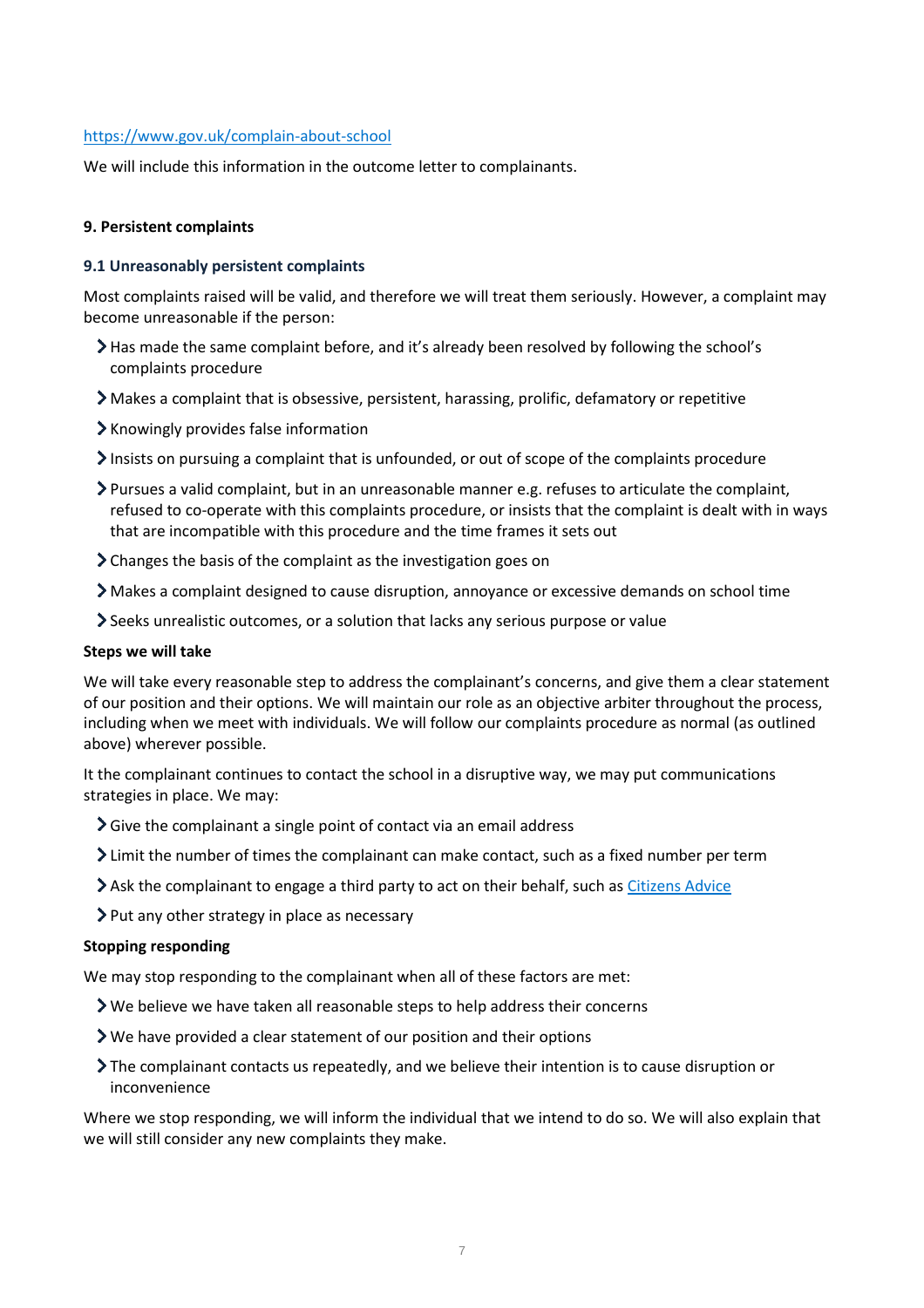In response to any serious incident of aggression or violence, we will immediately inform the police and communicate our actions in writing. This may include barring an individual from our school site.

#### **9.2 Duplicate complaints**

If we have resolved a complaint under this procedure and receive a duplicate complaint on the same subject from a partner, family member or other individual, we will assess whether there are aspects that we hadn't previously considered, or any new information we need to take into account.

If we are satisfied that there are no new aspects, we will:

- Tell the new complainant that we have already investigated and responded to this issue, and the local process is complete
- Direct them to the DfE if they are dissatisfied with our original handling of the complaint

If there are new aspects, we will follow this procedure again.

#### **9.3 Complaint campaigns**

Where the school receives a large volume of complaints about the same topic or subject, especially if these come from complainants unconnected with the school, the school may respond to these complaints by:

- Publishing a single response on the school website
- Sending a template response to all of the complainants

If complainants are not satisfied with the school's response, or wish to pursue the complaint further, the normal procedures will apply.

#### **10. Record keeping**

The school will record the progress of all complaints, including information about actions taken at all stages, the stage at which the complaint was resolved, and the final outcome. The records will also include copies of letters and emails, and notes relating to meetings and phone calls.

This material will be treated as confidential and held centrally and will be viewed only by those involved in investigating the complaint or on the review panel.

This is except where the secretary of state (or someone acting on their behalf) or the complainant requests access to records of a complaint through a freedom of information (FOI) request or through a subject access request under the terms of the Data Protection Act, or where the material must be made available during a school inspection.

Records of complaints will be kept securely, only for as long as necessary and in line with data protection law.

The details of the complaint, including the names of individuals involved, will not be shared with the whole governing board in case a review panel needs to be organised at a later point.

Where the governing board is aware of the substance of the complaint before the review panel stage, the school will (where reasonably practicable) arrange for an independent panel to hear the complaint.

Complainants also have the right to request an independent panel if they believe there is likely to be bias in the proceedings. The decision to approve this request is made by the governing board, who will not unreasonably withhold consent.